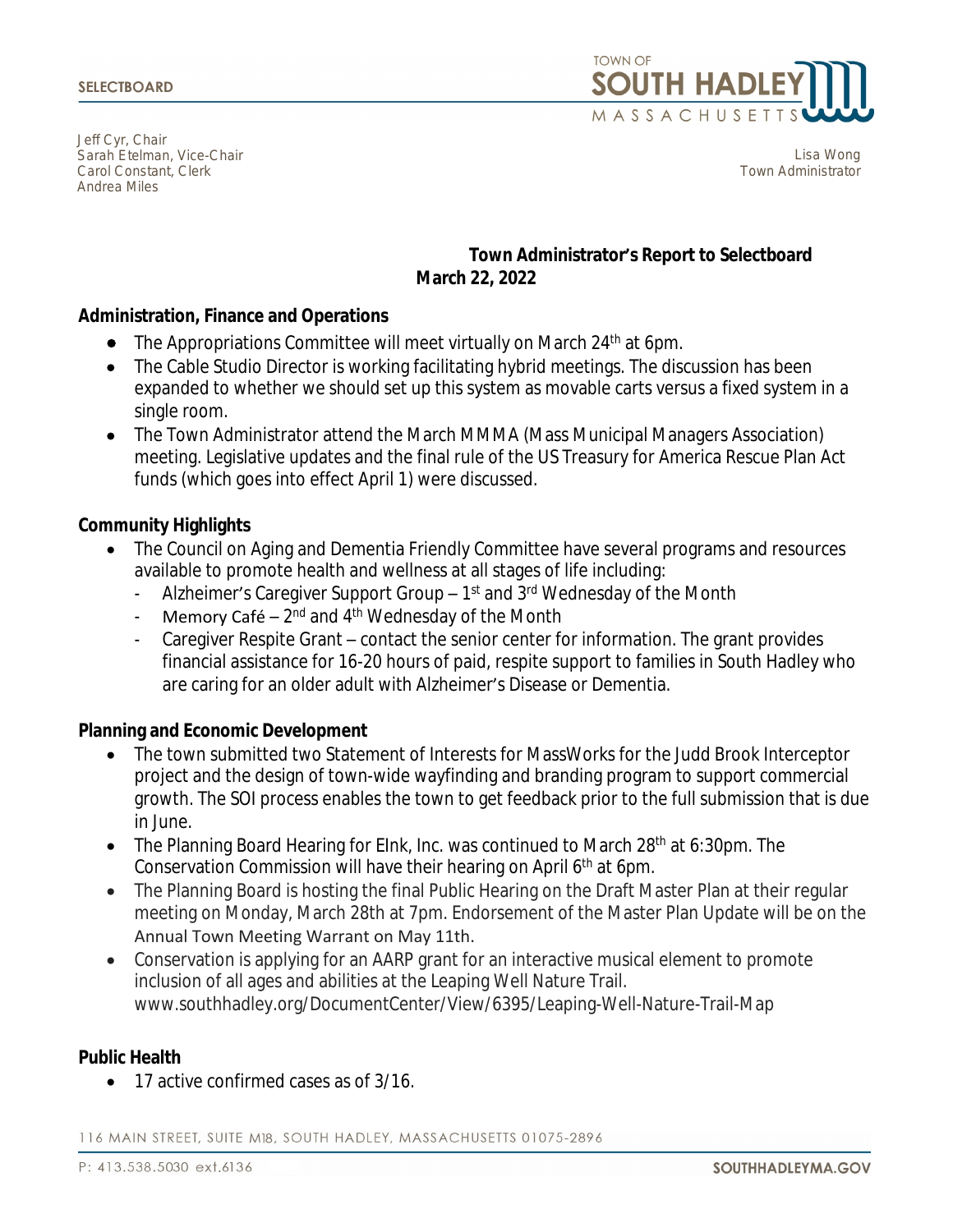#### **SELECTBOARD**



# **Public Works**

| Repaving                      |      |            |                   |          |                                   |     |                 |              |                   | <b>Crack Sealing</b> |                    |
|-------------------------------|------|------------|-------------------|----------|-----------------------------------|-----|-----------------|--------------|-------------------|----------------------|--------------------|
|                               |      |            |                   |          |                                   |     | Adjustments     |              |                   |                      |                    |
| Road/Street Length Width From |      |            |                   | To       | Process                           |     | Berm Structures | Gate         | <b>Total Cost</b> | Year                 | Road               |
| Abbey                         | 1050 |            | 24 Plainville     |          | 33 mill / fill w 2"               |     | $5 = $2500$     | $2 = $600$   | \$47,706.00       | 2023                 | Tampa St           |
| <b>Bolton</b>                 | 900  |            | 24 Hartford       | Lamb     | mill/ fill w 2"                   | 600 | $8 = $4000$     | $1 = $300$   | \$52,348.00       | 2023                 | Hollywood St       |
| Bombardier                    | 380  | $28.5$ all |                   |          | Overlay 1.5"                      |     | $2 = $1000$     | $1 = $300$   | \$11,147.00       | 2023                 | Miami St           |
| Camden                        | 740  |            | 24 116            | end      | mill / fill w 2"                  | 500 | $3 = $1500$     | $1 = $300$   | \$41,359.00       | 2023                 | High St            |
| Camden                        | 1050 |            | 24 116            | Lawn     | mill / fill w 2"                  |     | $16 = $8000$    | $6 = $1800$  | \$53,206.00       | 2023                 | Cedar Ridge        |
| Douglas                       | 340  | $26$ all   |                   |          | Overlay 1.5"                      |     | $3 = $1500$     |              | \$9,782.00        | 2023                 | Judd Av            |
| Garden                        | 1124 |            | 22 Kendrick       | Fulton   | mill / fill w 2"                  |     | $3 = $1500$     |              | \$45,859.28       | 2023                 | <b>Highland Av</b> |
| Rita                          | 410  | $22$ all   |                   |          | mill / fill w 2"                  | 500 | $3 = $1500$     | $1 = $300$   | \$25,680.00       | 2023                 | Columbia St        |
| Sunset                        | 2522 |            | 24 202            | Dale     | mill / fill w 2"                  |     | $14 = $7000$    |              | \$115,580.51      | 2023                 | Yale St            |
| Walnut                        | 522  |            | 24 Bardwell       |          | Prospect $\vert$ mill / fill w 2" |     | $3 = $1500$     |              | \$23,973.84       | 2023                 | Dartmouth St       |
| Ludlow Rd                     | 2282 |            | 30 Hartford       |          | Chicopee $\vert$ mill / fill w 2" |     | $39 = $19500$   | $10 = $3000$ | \$142,309.63      | 2023                 | Cornell St         |
| Collegeview                   | 1060 |            | 21 Chapelhill end |          | mill / fill w 2"                  |     | $11 = $5500$    |              | \$45,431.97       | 2023                 | Harvard St         |
| River                         | 2130 |            | 18 Cove Isl       | Gravel   | mill / fill $w 2"$                |     |                 |              | \$68,777.70       | 2023                 | Lincoln St         |
| Lathrop                       | 1000 |            | 36 Brainerd       | Alvord   | mill / fill $w$ 2"                |     | $5 = $2500$     | $4 = $1200$  | \$67,080.00       | 2023                 | Washington St      |
| Alvord                        | 1300 |            | 36 Lathrop        | Pine     | mill / fill $w$ 2"                |     | $7 = $3500$     |              | \$87,454.00       | 2023                 | McKinley St        |
| Stonegate                     | 1550 |            | 33 Alvord         | Sunrise  | g mill/level/2"                   |     | $16 = $8000$    | $4 = $1200$  | \$127,889.92      | 2023                 | Roosevelt St       |
| SanSouci                      | 3020 |            | 33 Stonegate Loop |          | g mill/level/2"                   |     | $40 = $20000$   | $10 = $3000$ | \$253,591.97      | 2023                 | <b>Broad St</b>    |
| Wellington                    | 300  |            | 24 202            | condos   | mill / fill w 2"                  | 600 | $1 = $500$      | $1 = $300$   | \$23,016.00       | 2023                 | Alvord St          |
| Benoit                        | 860  | $30.5$ 202 |                   | culdesac | mill / fill w 2"                  | 150 | $7 = $3500$     |              | \$52,953.71       | 2023                 | Margaret St        |
|                               |      |            |                   |          |                                   |     |                 |              |                   | 2023                 | Mtn View St        |
|                               |      |            |                   |          |                                   |     |                 |              | \$1,295,146.53    | 2023                 | Pearl St           |
|                               |      |            |                   |          |                                   |     |                 |              |                   | 2023                 | Micheal Dr         |
|                               |      |            |                   |          |                                   |     |                 |              |                   |                      |                    |
|                               |      |            |                   |          |                                   |     |                 |              |                   |                      | \$65,000.00        |

#### 116 MAIN STREET, SUITE MI8, SOUTH HADLEY, MASSACHUSETTS 01075-2896

P: 413.538.5030 ext.6136